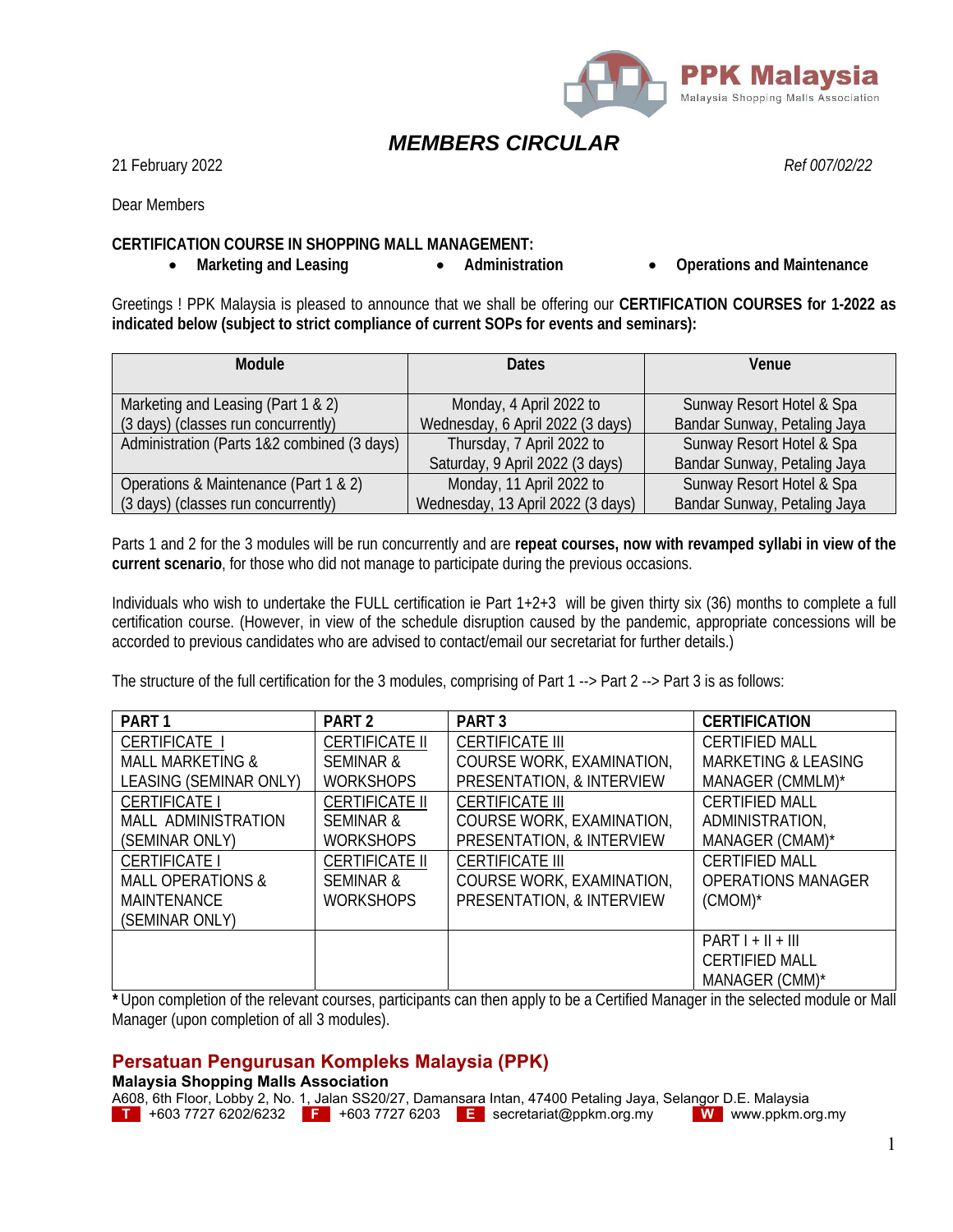Please note as follows:

- A separate schedule/invitation for Part 3 (final Part) will be forwarded in due course to qualified participants ie those who have completed Parts 1+2 in the required time frame.
- Participants who wish to apply for certification must be ordinary individual members of PPK Malaysia and non-individual members who attend the course will only obtain a Certificate of Attendance

**Our Certification Courses are uniquely special, with dedicated content focused on shopping mall operations and instructors/speakers are hands-on practitioners in their specialized fields so do take the opportunity to join us.** We are confident that these will be the first step in the right direction to address the need for the certification of individuals in the industry and boost the level of professionalism and performance of the shopping mall industry.

**Please note that, as per previous years, our fees have been maintained at very reasonable rates compared to other courses organised commercially as it is our objective to make it affordable for participation by as many shopping mall personnel as possible.**

Kindly note that we shall be applying for CPD (Continuous Professional Development) credits for the forthcoming courses from Lembaga Penilai, Pentaksir, Ejen Hartatanah, dan Pengurus Harta Malaysia (Board of Valuers, Appraisers, Estate Agents & Property Managers Malaysia).

Enclosed are the programmes for the Course for your perusal and interested participants may submit their registrations (details overleaf) **on or before the deadline of Friday, 25 March 2022.** 

**Kindly note that the following SOPs will apply:** 

- **Registrations for the above courses will only be accepted for fully vaccinated individuals**
- **The use of the MySejahtera app is mandatory for participants to check-in.**
- **Hand sanitisers must be used upon entry to the premises / masks must be worn correctly at all times during the seminar, except when eating and drinking / participants to maintain a physical distance of minimum 1m at all times**
- **Admittance to our seminars will be limited only to participants who are 'low risk' and 'casual contact, no symptoms' and they will be required to show their digital vaccination certificate on their MySejahtera app to verify their full vaccination status**
- **In the event all/any of the above are not complied with and/or participants develop any symptoms, we reserve the right to refuse entry and/or they will be asked to leave immediately**
- **The seminar support team including speakers and logistic personnel will be fully vaccinated**
- **We will reconfirm registrations as soon as possible on a first-come-first served basis as the classroom size is subject to SOP requirements, but it is estimated that each class will be between 20-40pax. At the same time, we reserve the right to re-schedule any classes which do not meet the minimum requirements by the venue provider.**
- **any registrations received after the above deadline will incur late surcharges of RM212 per registration per module.**

For further details and information, you may call our Secretariat at Tel: 03-7727 6202/email to secretariat@ppkm.org.my. Thank you.

Yours faithfully **PERSATUAN PENGURUSAN KOMPLEKS MALAYSIA (PPK)** 

**TAN SRI DATO TEO CHIANG KOK,** President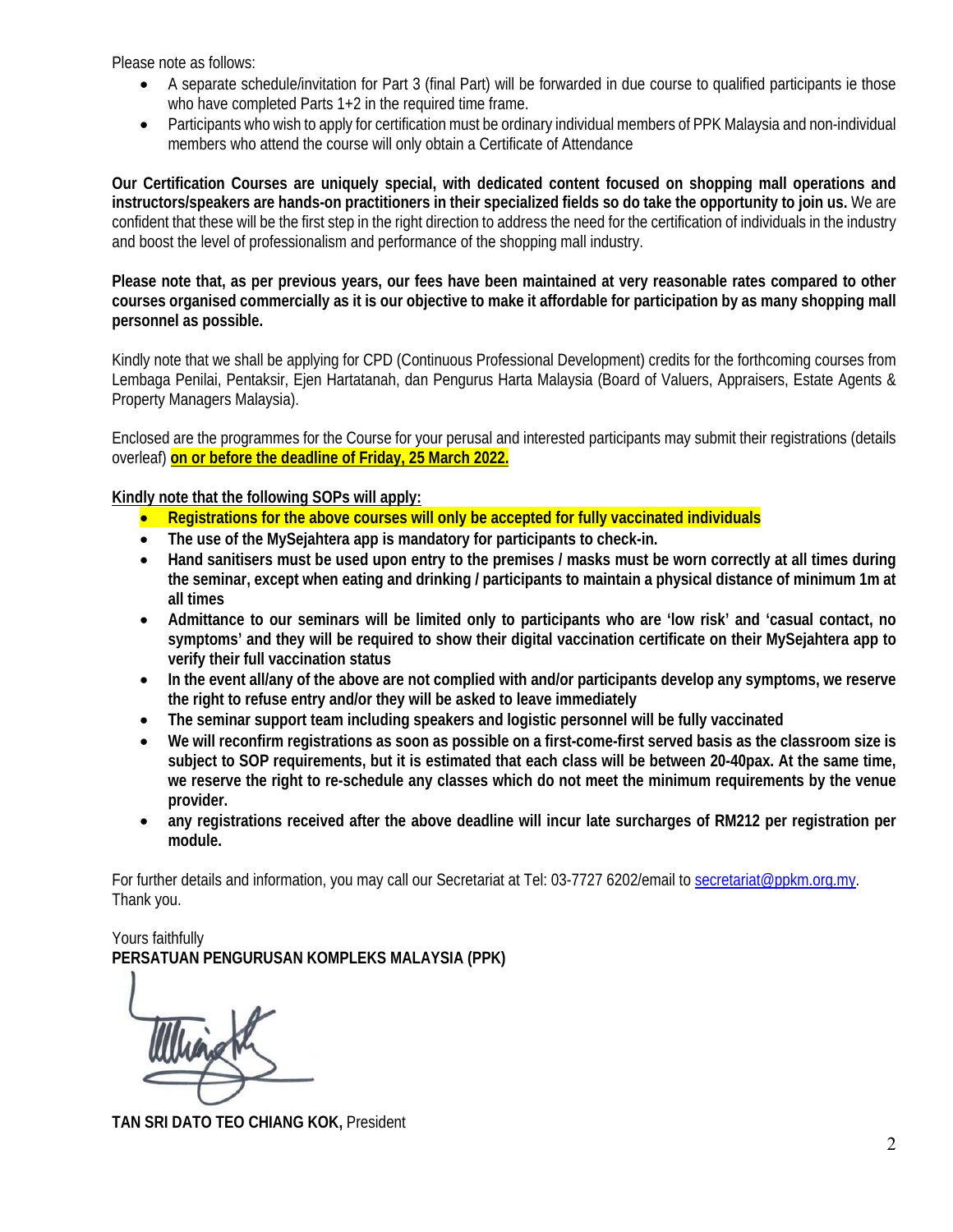







## **PPKM CERTIFICATION COURSE REGISTRATION**

## *\*\*SPECIAL PROMOTION !*

*Enjoy a RM 265.00 discount from the total cost for participants taking both Mall Marketing & Leasing and Mall Administration OR Mall Operations & Maintenance and Mall Administration*

## **PLEASE TAKE NOTE OF THE FOLLOWING:**

- No cancellation will be accepted after registration has been received. In the event the participant is unable to attend the course, a replacement from the same organisation may be arranged.
- **PPK MALAYSIA** reserves the right to make any amendments and / or changes to the programme if warranted by circumstances beyond its control.
- Full payment is required with registration and must be received prior to the seminar **latest by 25 March 2022** to confirm *seating.*
- *For registrations received after the closing date, a late surcharge of RM212 per registration per module shall be imposed. Deadline: 25 March 2022*
- *Walk-in delegates will only be admitted on the basis of the space availability on the day of the seminar held and with immediate full payment including the late surcharge.*
- *All participants are required to attend the full day course failing which Certificate of Attendance will not be given.*
- *The non-refundable fee includes the cost of the sessions, lunch & tea breaks, seminar notes and a Certificate of Attendance.*
- *Attire office wear.*

**FEES below include 6% service tax. There will be a RM 53.00 discount per pax for minimum 3 or more participants who register for the same module from the same organization.** 

|              |                                                          | <b>Single Registration</b>                                   |                         | <b>Group Registration</b><br>(min. 3 pax from the same company) |                         |
|--------------|----------------------------------------------------------|--------------------------------------------------------------|-------------------------|-----------------------------------------------------------------|-------------------------|
|              | <b>MODULE</b>                                            | <b>Members</b><br>PPKM / MRCA / REHDA<br>/ MRA / FIABCI (RM) | Non-<br>members<br>(RM) | <b>Members</b><br>PPKM / MRCA / REHDA /<br>MRA / FIABCI (RM)    | Non-<br>members<br>(RM) |
| A            | Marketing & Leasing Part 1 (3)<br>days)                  | 1,378                                                        | 1,590                   | 1,325                                                           | 1,537                   |
| B            | Marketing & Leasing Part 2 (3<br>days)                   | 1,590                                                        | 1,802                   | 1,537                                                           | 1,749                   |
| $\mathsf{C}$ | <b>Administration Parts 1&amp;2</b><br>combined (3 days) | 1,590                                                        | 1,802                   | 1,537                                                           | 1,749                   |
| D            | Operations & Maintenance Part 1<br>$(3 \text{ days})$    | 1,378                                                        | 1,590                   | 1,325                                                           | 1,537                   |
| E            | Operations & Maintenance Part 2<br>(3 days)              | 1,590                                                        | 1,802                   | 1,537                                                           | 1,749                   |